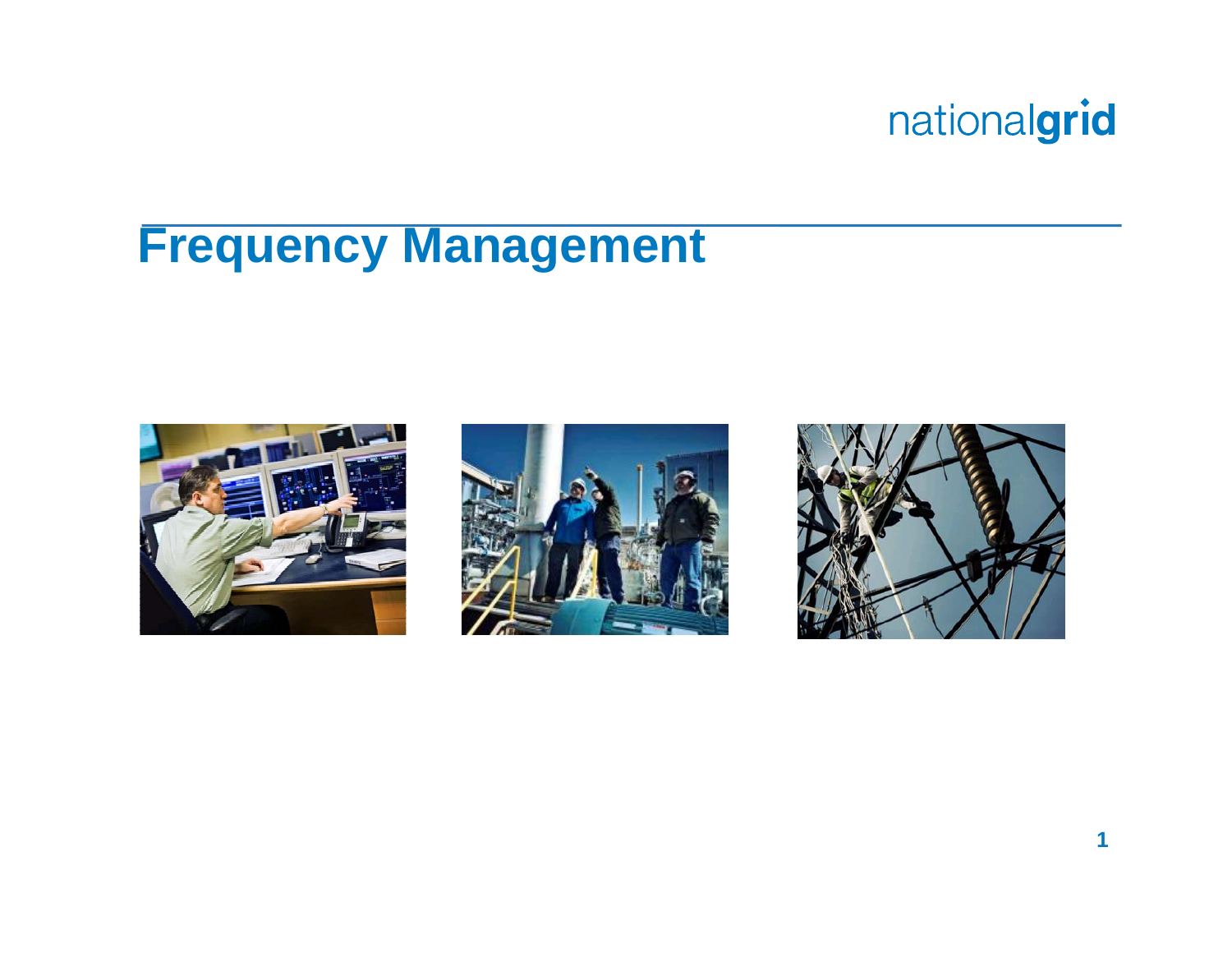## **Frequency Control**

- Technical Background
- Technical Assessments
- Technical Solutions
- Commercial Assessments
- Commercial Solutions
- **Timelines**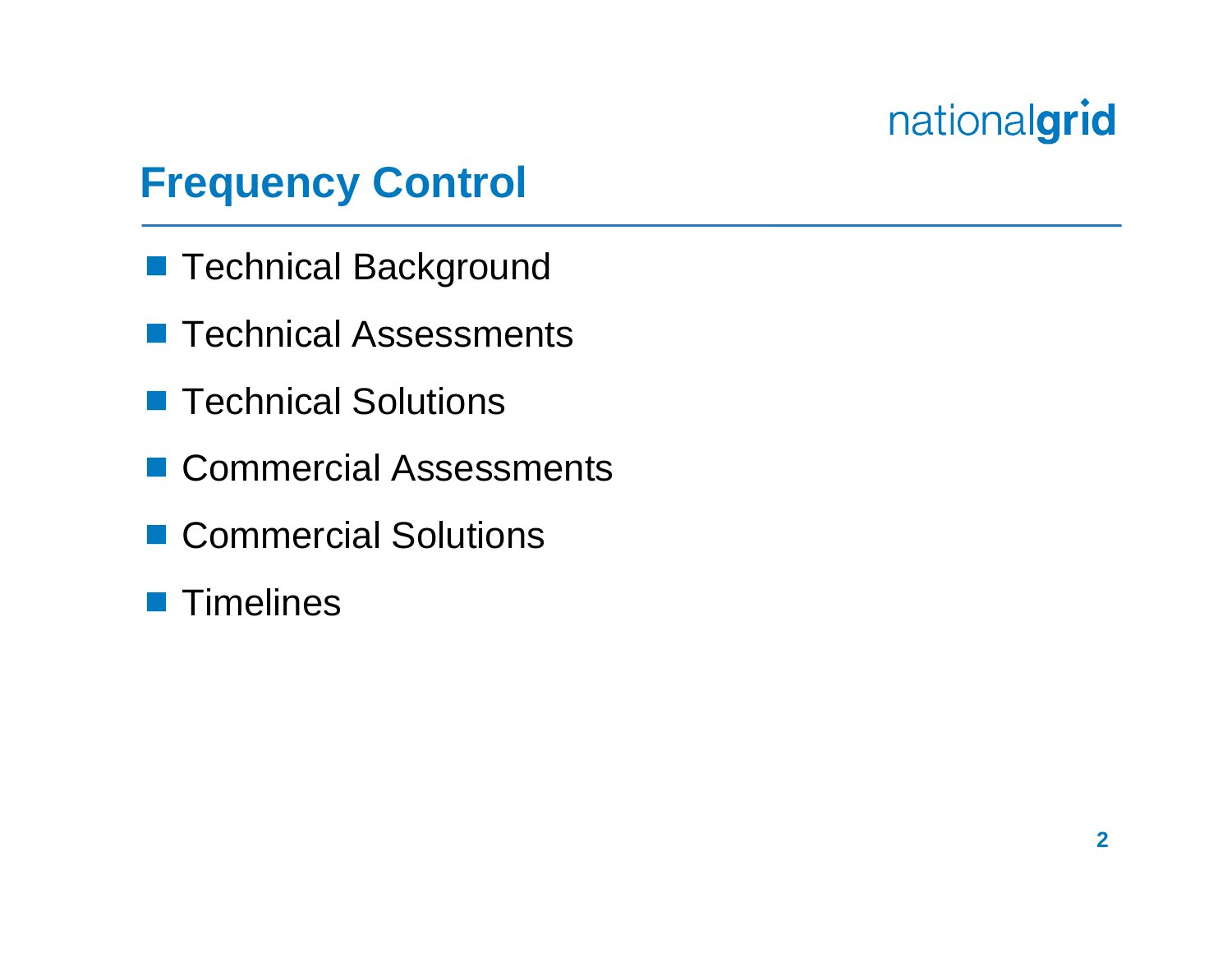#### **Technical Background**

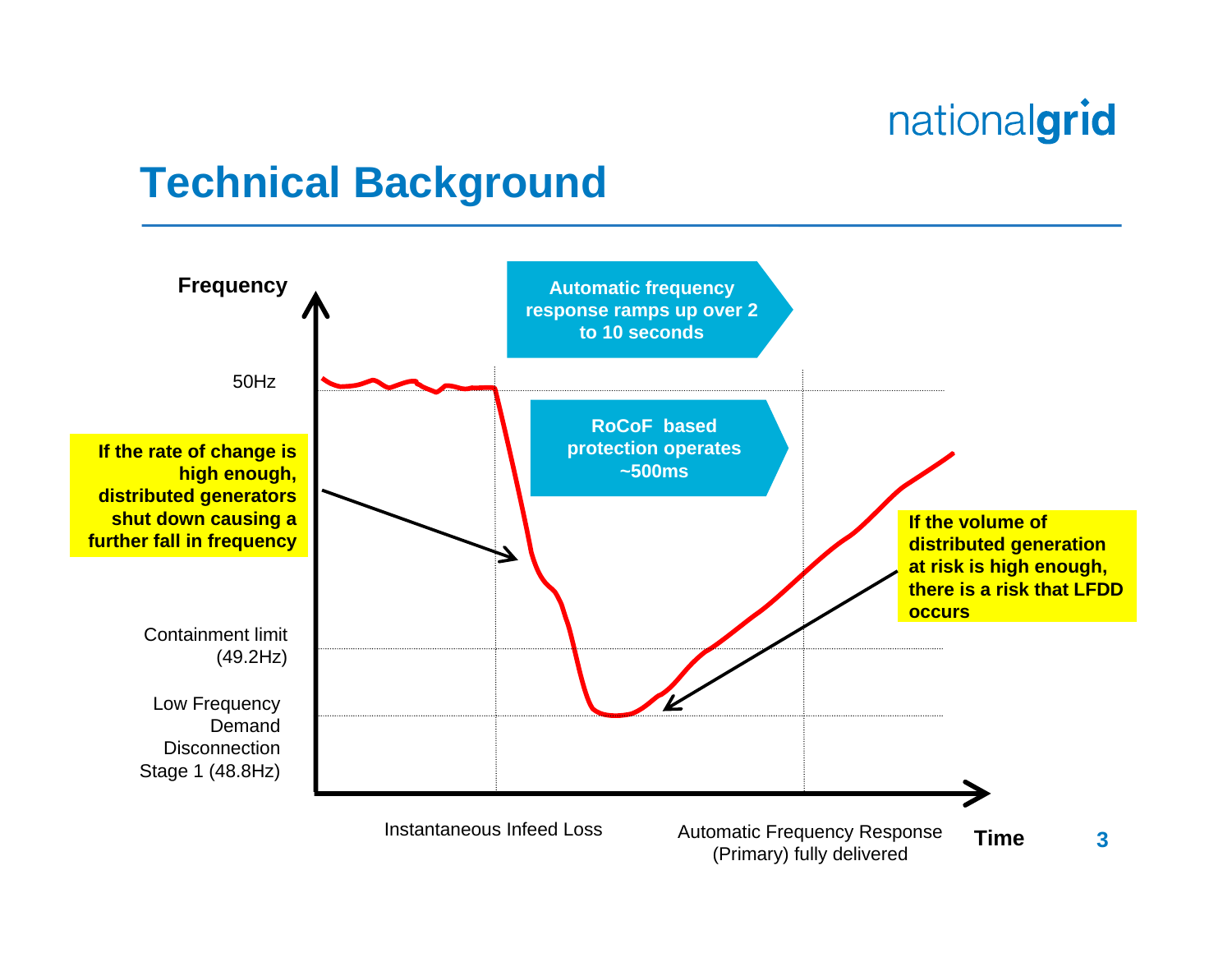#### **Technical Background**

**Stored Energy in Transmission Contracted Synchronised Generation for the 1B Cardinal Point (overnight minimum demand period)**

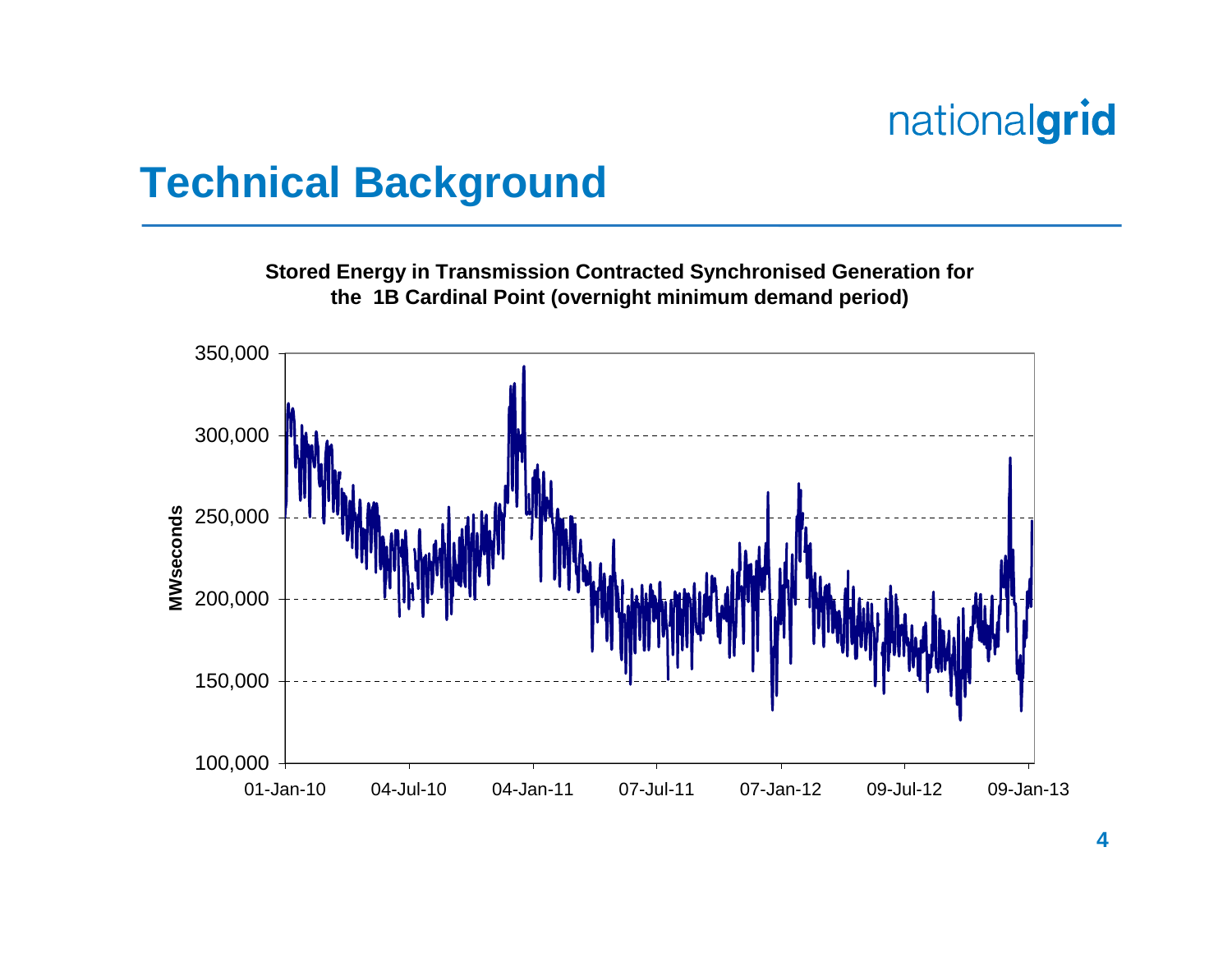#### **Technical Assessment**

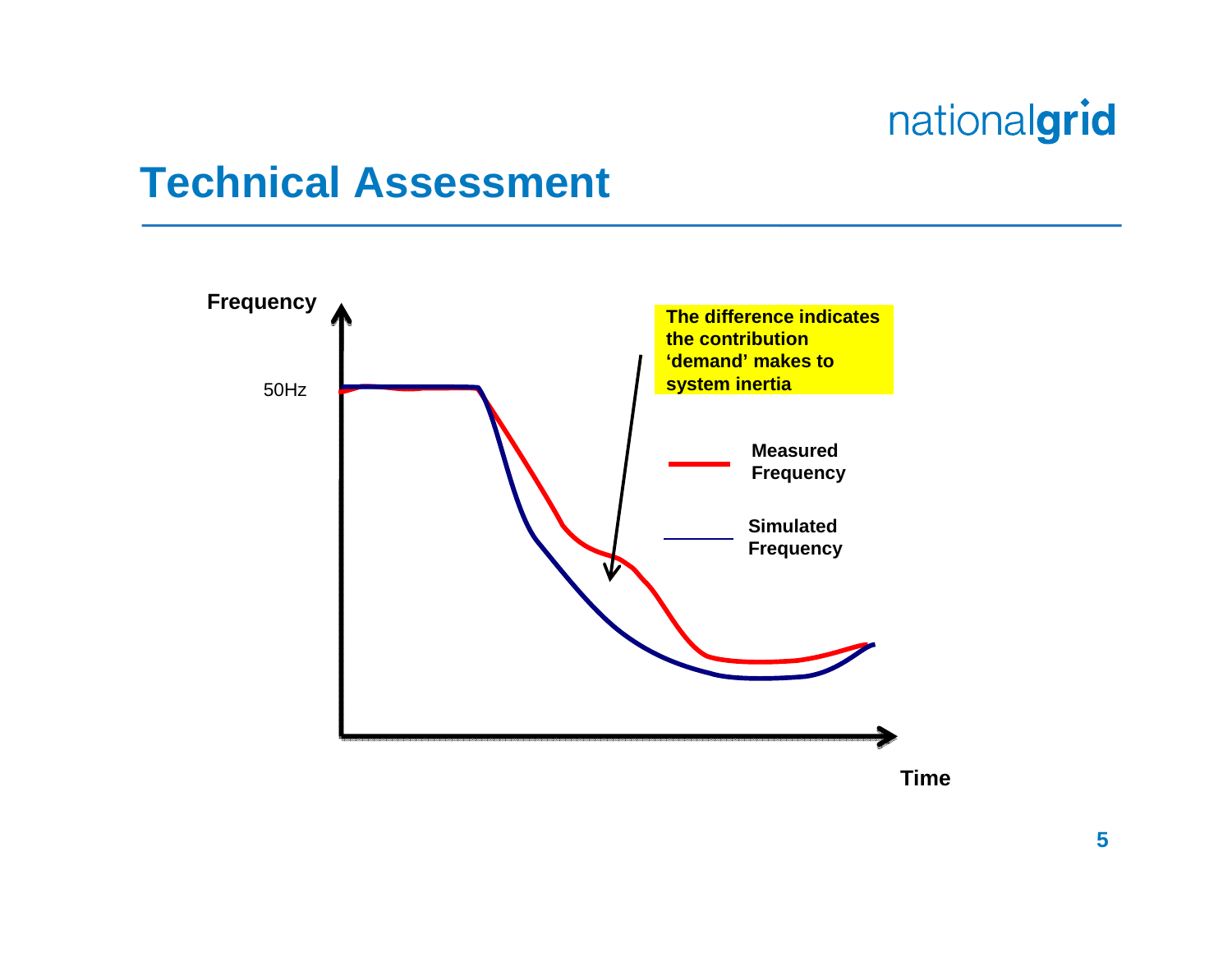#### **Technical Assessment**

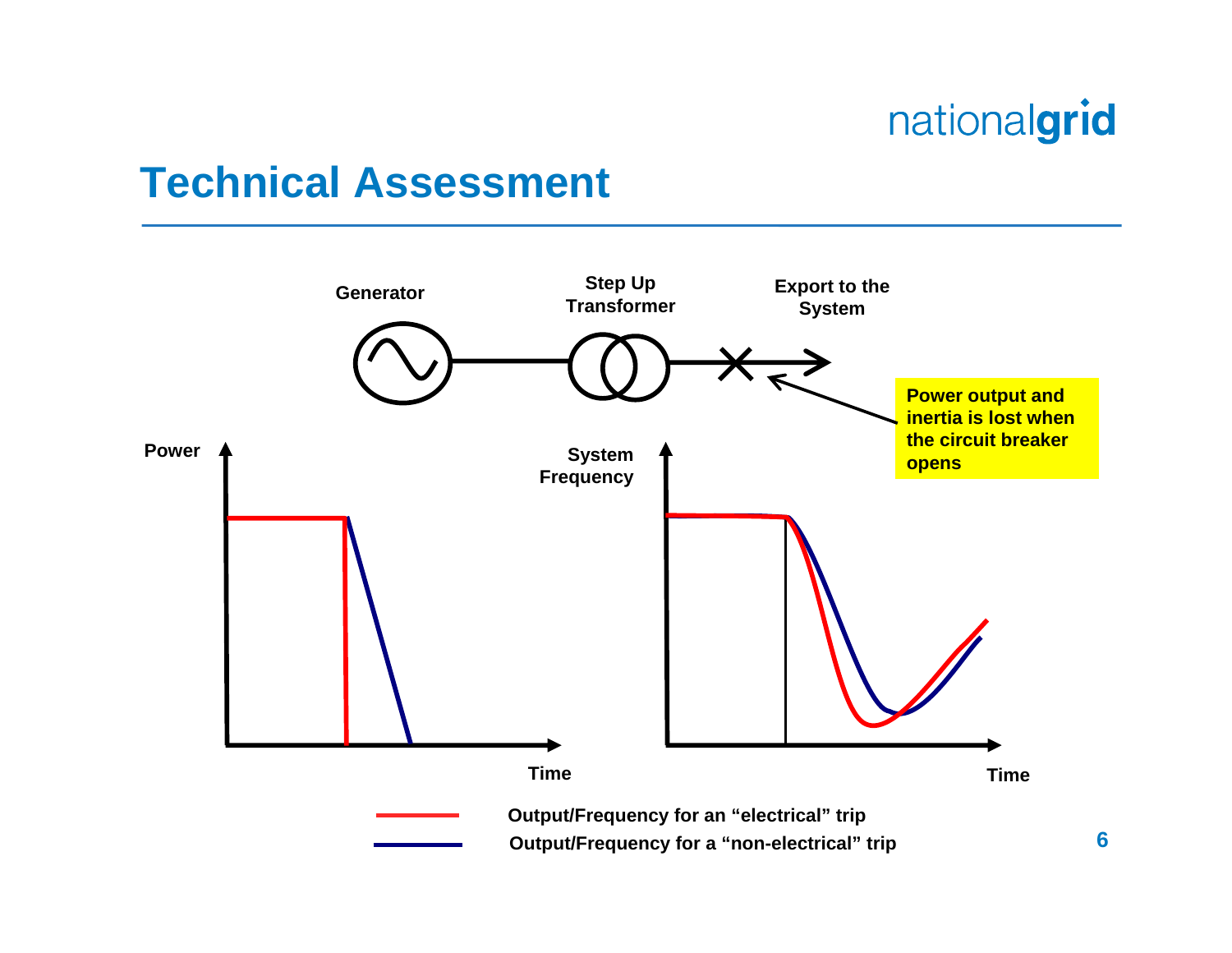#### **Technical Assessment**

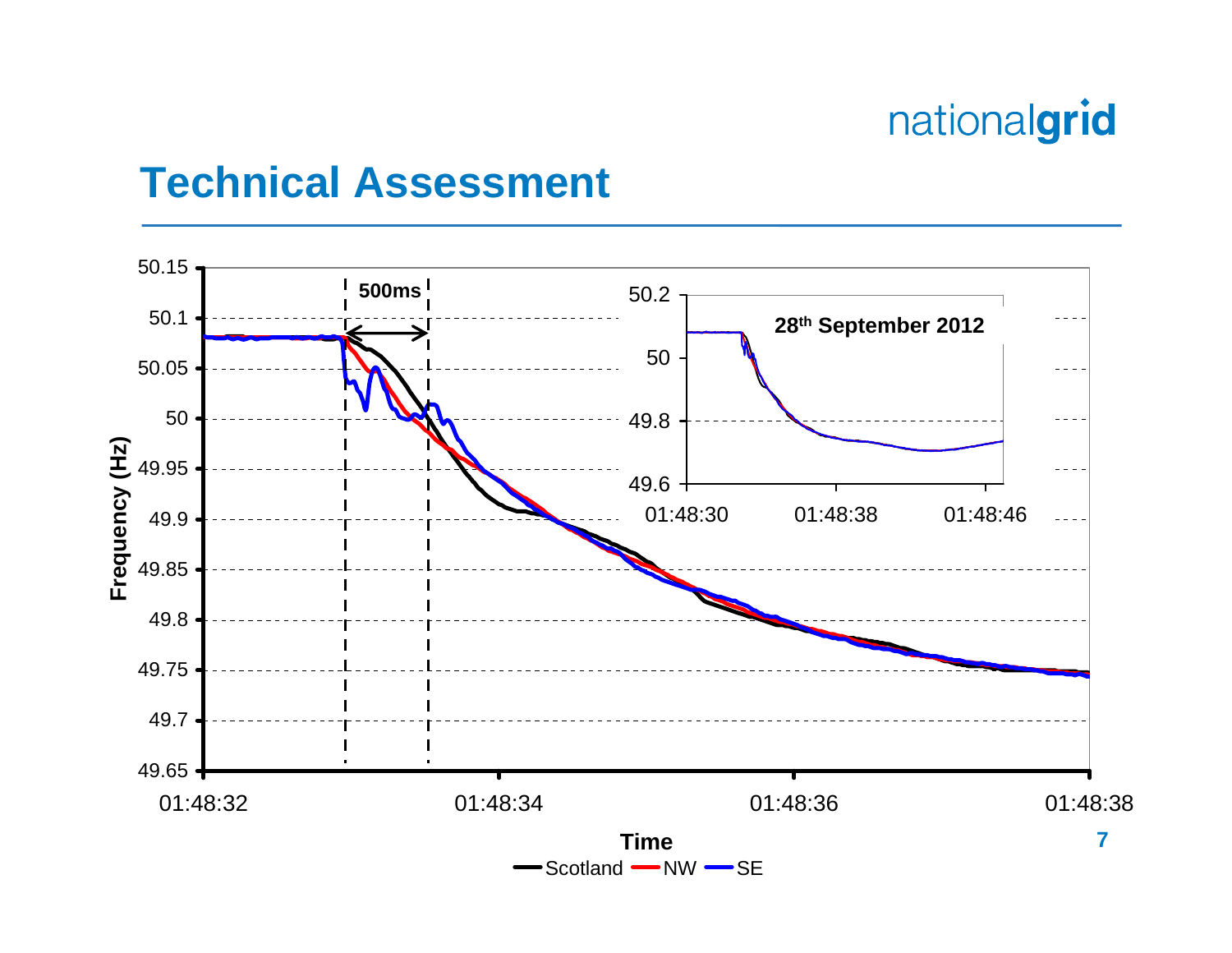## **Technical Solutions**

- Options for Managing the Risk
	- **Limiting the largest loss limits the rate of change**
	- **Increasing inertia by synchronising additional plant** reduces the rate of change
	- **Limiting the Rate of Change using automatic action (not** currently feasible)
	- Changing or Removing RoCoF based protection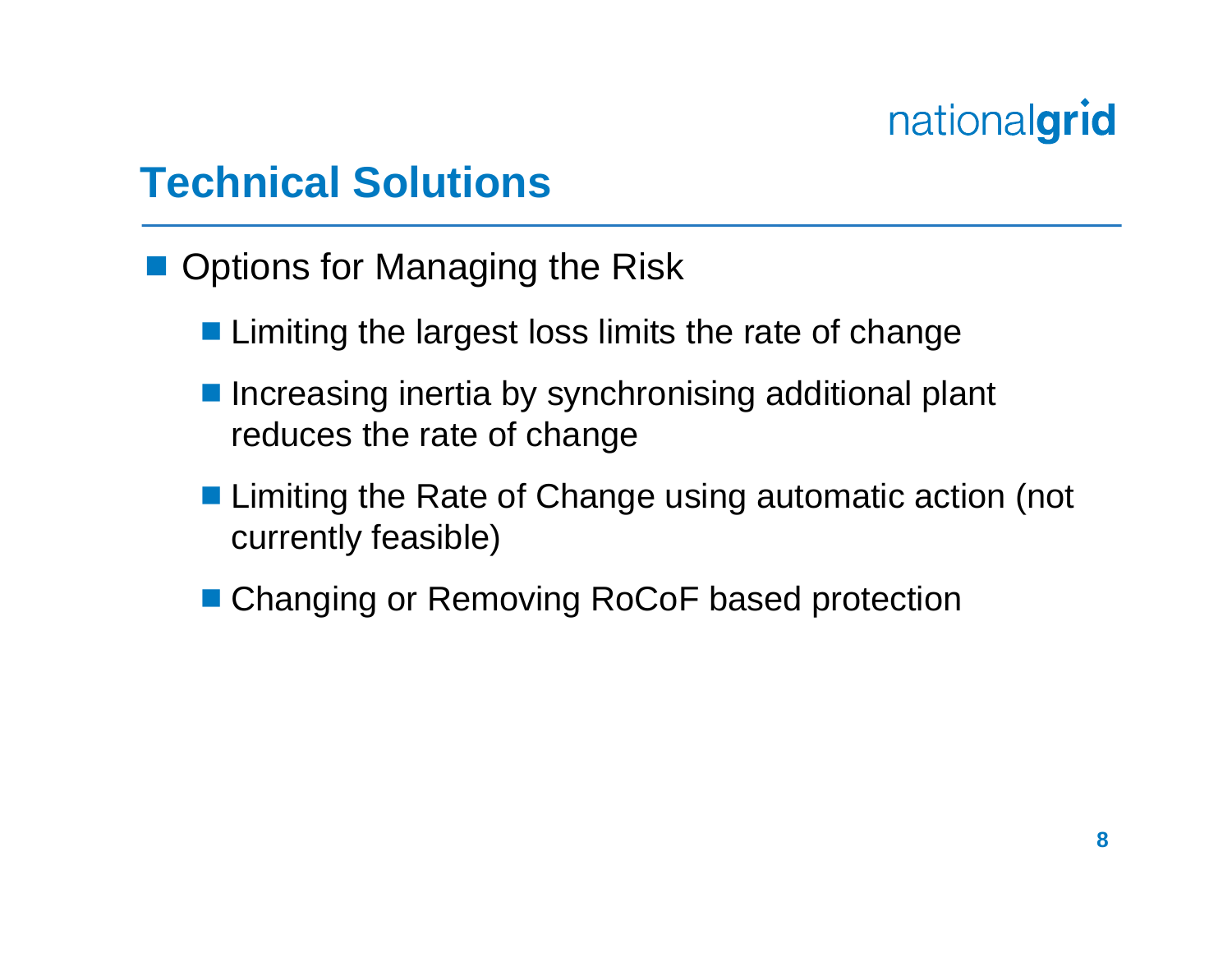#### **Commercial Assessment**

- The maximum rate of change risk occurs when demand is low and there is a large instantaneous infeed or offtake risk to manage
- **The maximum rate of change is rising because** 
	- Synchronous generation is being displaced by nonsynchronous plant – interconnectors and wind
	- $\blacksquare$  There will be larger infeed losses in the future
	- There are trends within consumer demand which are reducing system inertia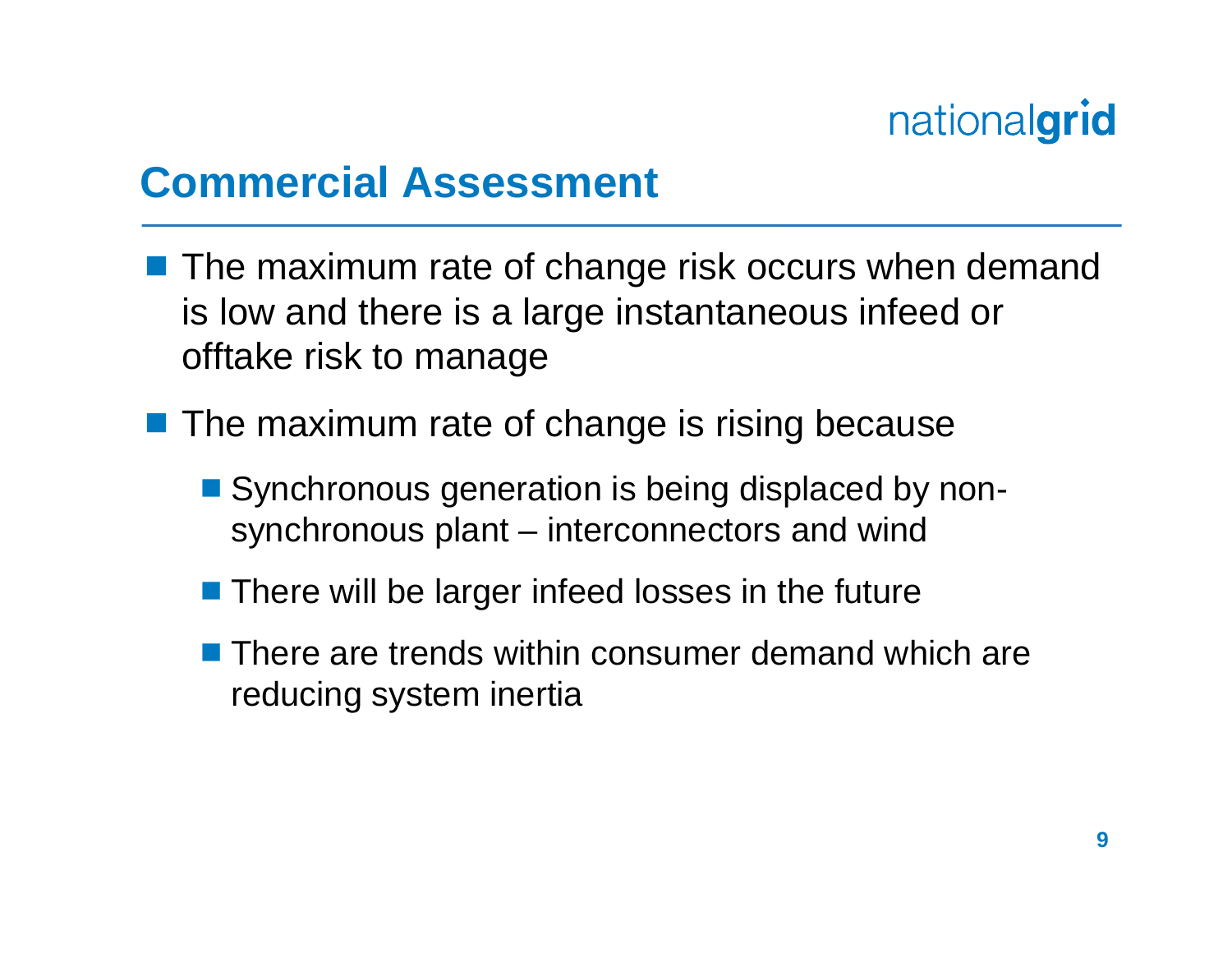## **Commercial Assessment**

Interaction with other system issues



- Issues are all most prevalent overnight under high wind/import conditions
- System must be optimised to all three issues concurrently
- Requires a tool to forecast which machines will be on overnight and then enables us to create and optimal solution to all three issues**<sup>10</sup>**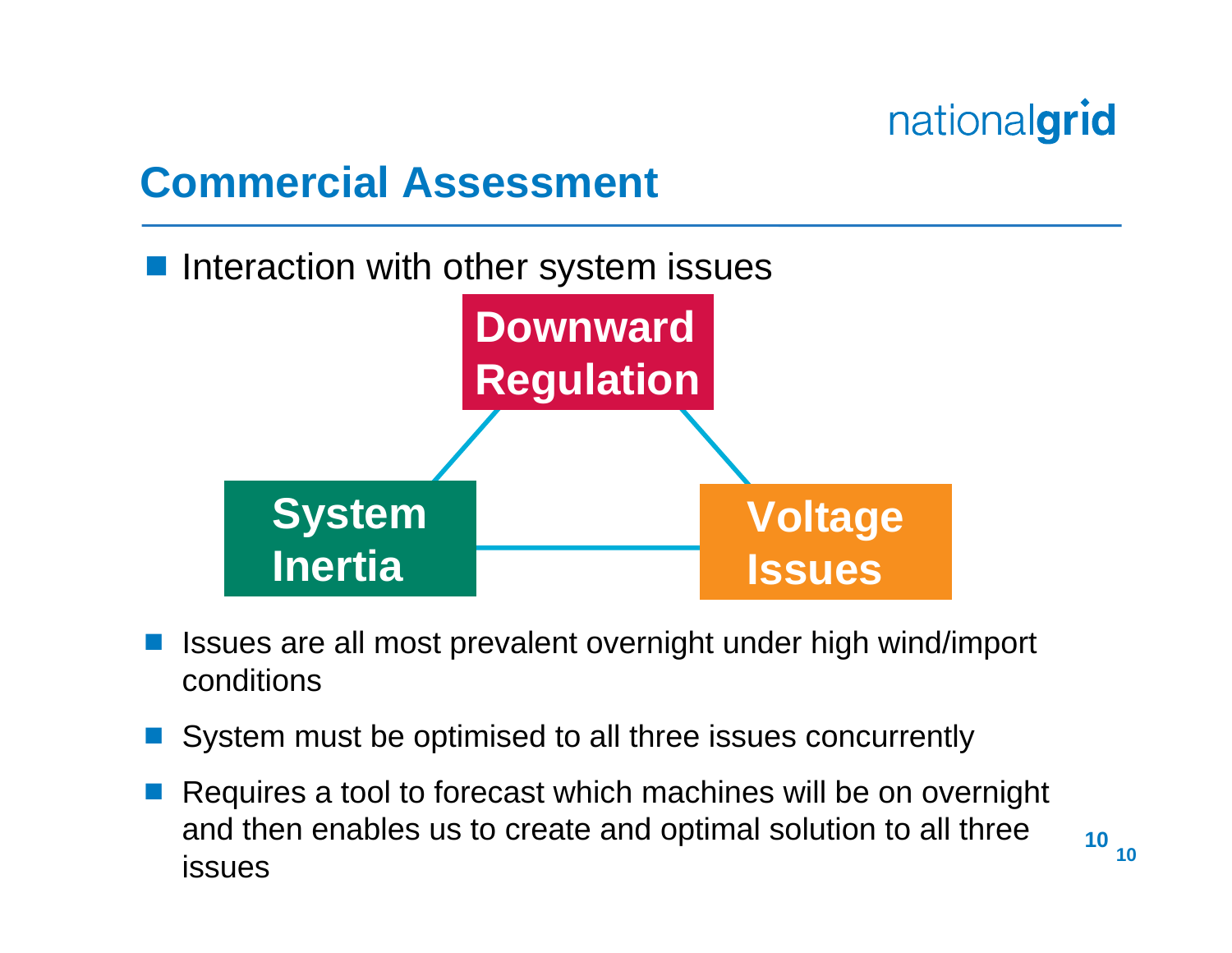#### **Commercial Solutions**

- **STATE OF STATE OF STATE OF STATE OF STATE OF STATE OF STATE OF STATE OF STATE OF STATE OF STATE OF STATE OF S**  As now, some of these system issues can and will be managed through existing balancing service tools
- **However, National Grid will be looking to tender for services across** the summer period, that assist in the management of these system issues.
- **STATE OF STATE OF STATE OF STATE OF STATE OF STATE OF STATE OF STATE OF STATE OF STATE OF STATE OF STATE OF S**  The nature of the service provisions are likely to consist of;
	- $\blacksquare$  Low power or energy output to minimise impact on downward regulation
	- $\blacksquare$  High reactive capability MVAr range and output
	- **Provide inertia value sync comp, or synchronous output with** low power output e.g. a low SEL capability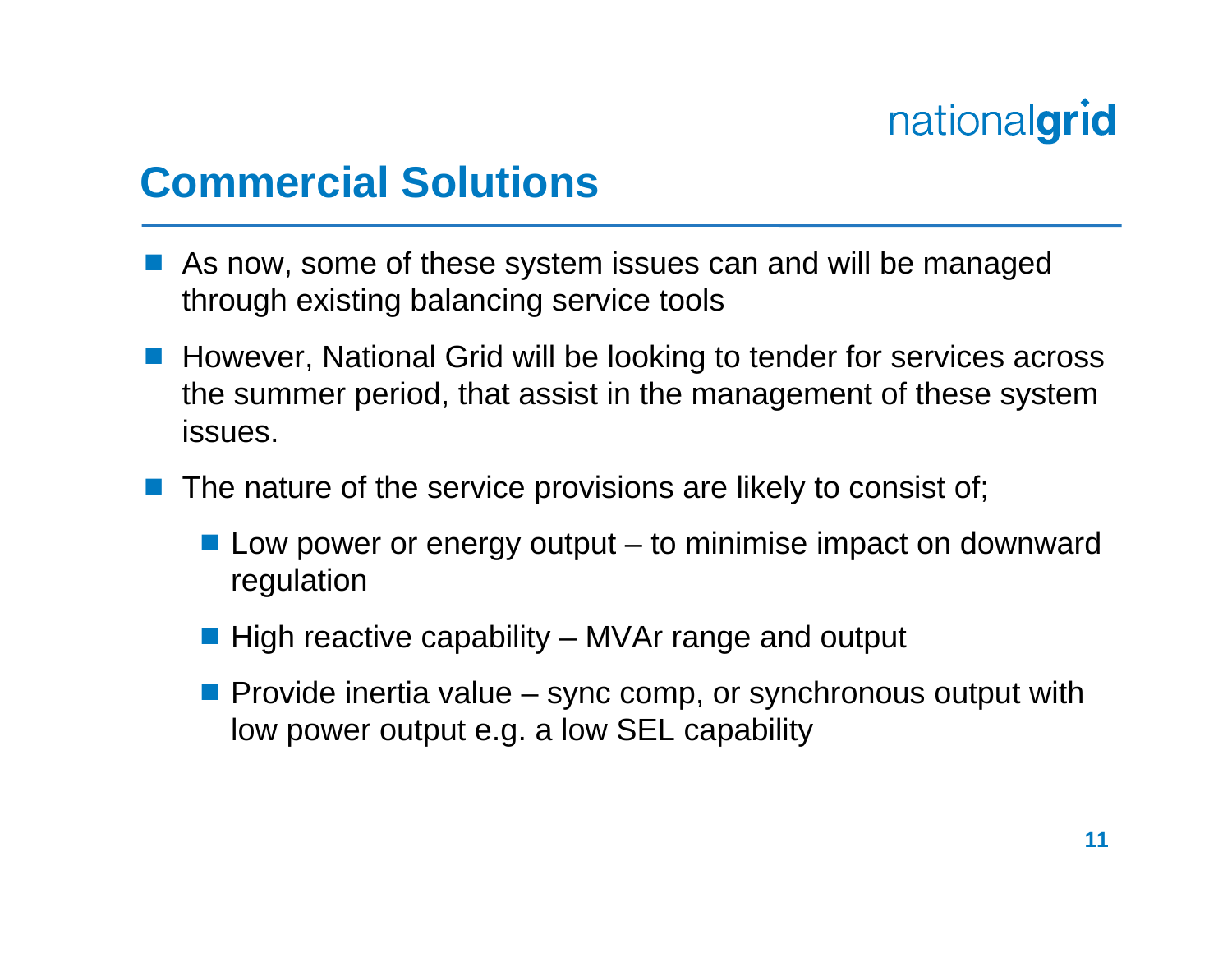## **Commercial Solutions**

- The issue related to Relays will be reduced in 2014/15 however, Inertia will be a prevalent system issue going forwards
- **Longer Term Solutions** 
	- **HF, LF and Dynamic services on Wind**
	- **Dynamic Frequency Response on Wind**
	- De-coupled/Sync Comp Machines
	- **Low-load operation**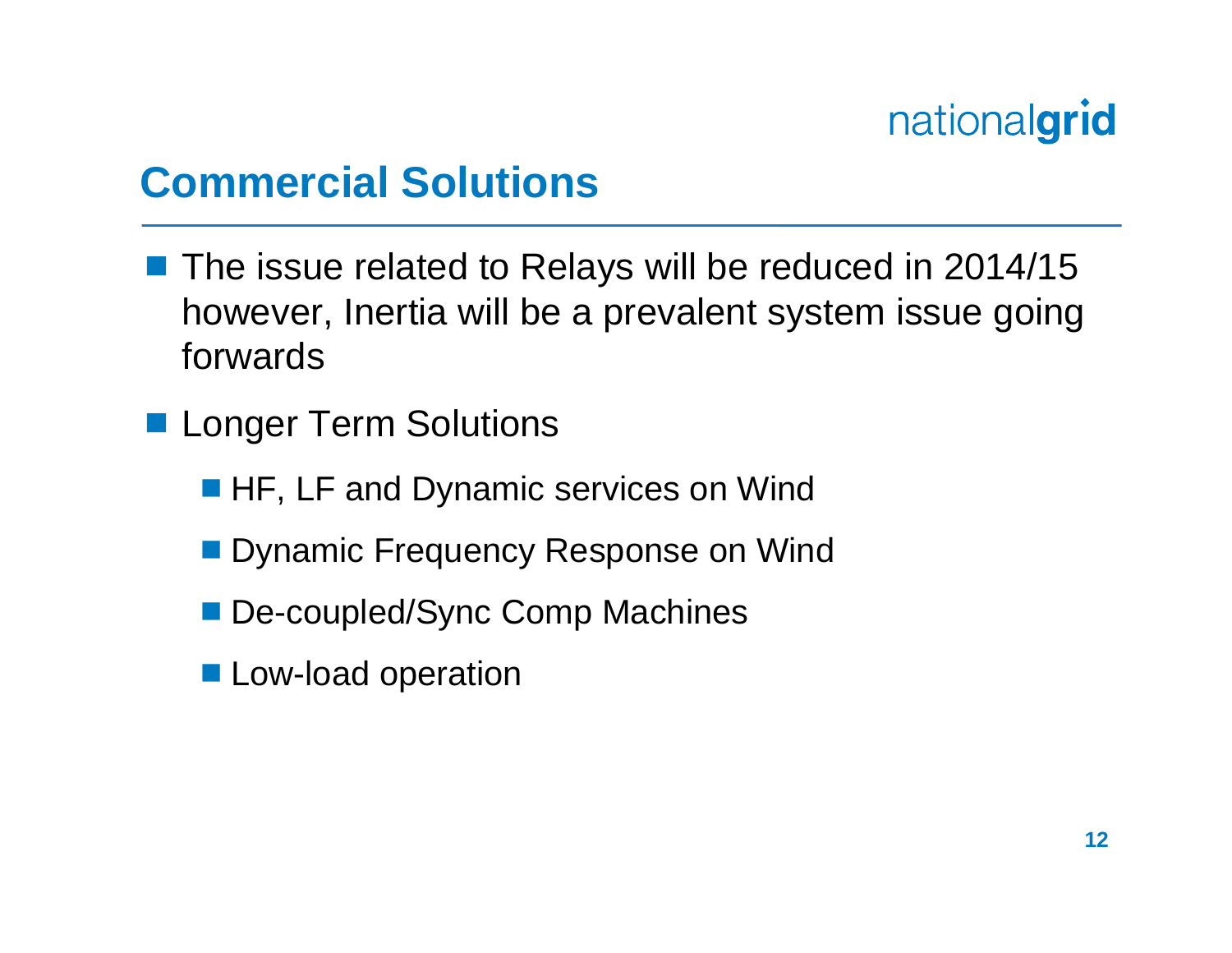